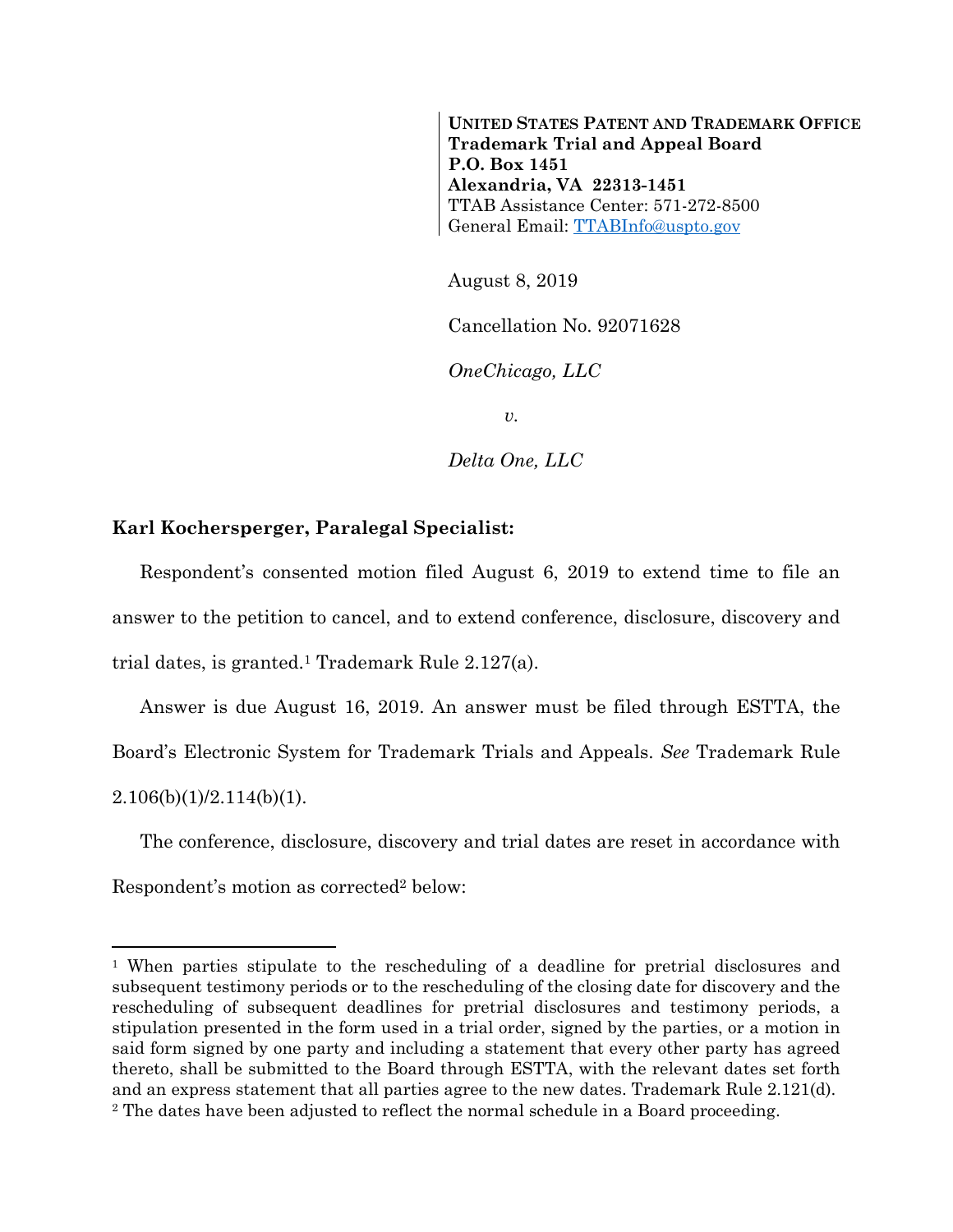| Time to Answer                              | 8/16/2019  |
|---------------------------------------------|------------|
| Deadline for Discovery Conference           | 9/15/2019  |
| Discovery Opens                             | 9/15/2019  |
| Initial Disclosures Due                     | 10/15/2019 |
| <b>Expert Disclosures Due</b>               | 2/12/2020  |
| Discovery Closes                            | 3/13/2020  |
| <b>Plaintiff's Pretrial Disclosures Due</b> | 4/27/2020  |
| Plaintiff's 30-day Trial Period Ends        | 6/11/2020  |
| Defendant's Pretrial Disclosures Due        | 6/26/2020  |
| Defendant's 30-day Trial Period Ends        | 8/10/2020  |
| Plaintiff's Rebuttal Disclosures Due        | 8/25/2020  |
| Plaintiff's 15-day Rebuttal Period Ends     | 9/24/2020  |
| Plaintiff's Opening Brief Due               | 11/23/2020 |
| Defendant's Brief Due                       | 12/23/2020 |
| Plaintiff's Reply Brief Due                 | 1/7/2021   |
| Request for Oral Hearing (optional) Due     | 1/17/2021  |
|                                             |            |

Generally, the Federal Rules of Evidence apply to Board trials. Trial testimony is taken and introduced out of the presence of the Board during the assigned testimony periods. The parties may stipulate to a wide variety of matters, and many requirements relevant to the trial phase of Board proceedings are set forth in Trademark Rules 2.121 through 2.125. These include pretrial disclosures, the manner and timing of taking testimony, matters in evidence, and the procedures for submitting and serving testimony and other evidence, including affidavits, declarations, deposition transcripts and stipulated evidence. Trial briefs shall be submitted in accordance with Trademark Rules 2.128(a) and (b). Oral argument at final hearing will be scheduled only upon the timely submission of a separate notice as allowed by Trademark Rule 2.129(a).

## **DUTY TO MAINTAIN ACCURATE CORRESPONDENCE INFORMATION**

It appears that Respondent may have hired counsel. Throughout this proceeding, the parties, and their attorneys or representatives, must notify the Board of any